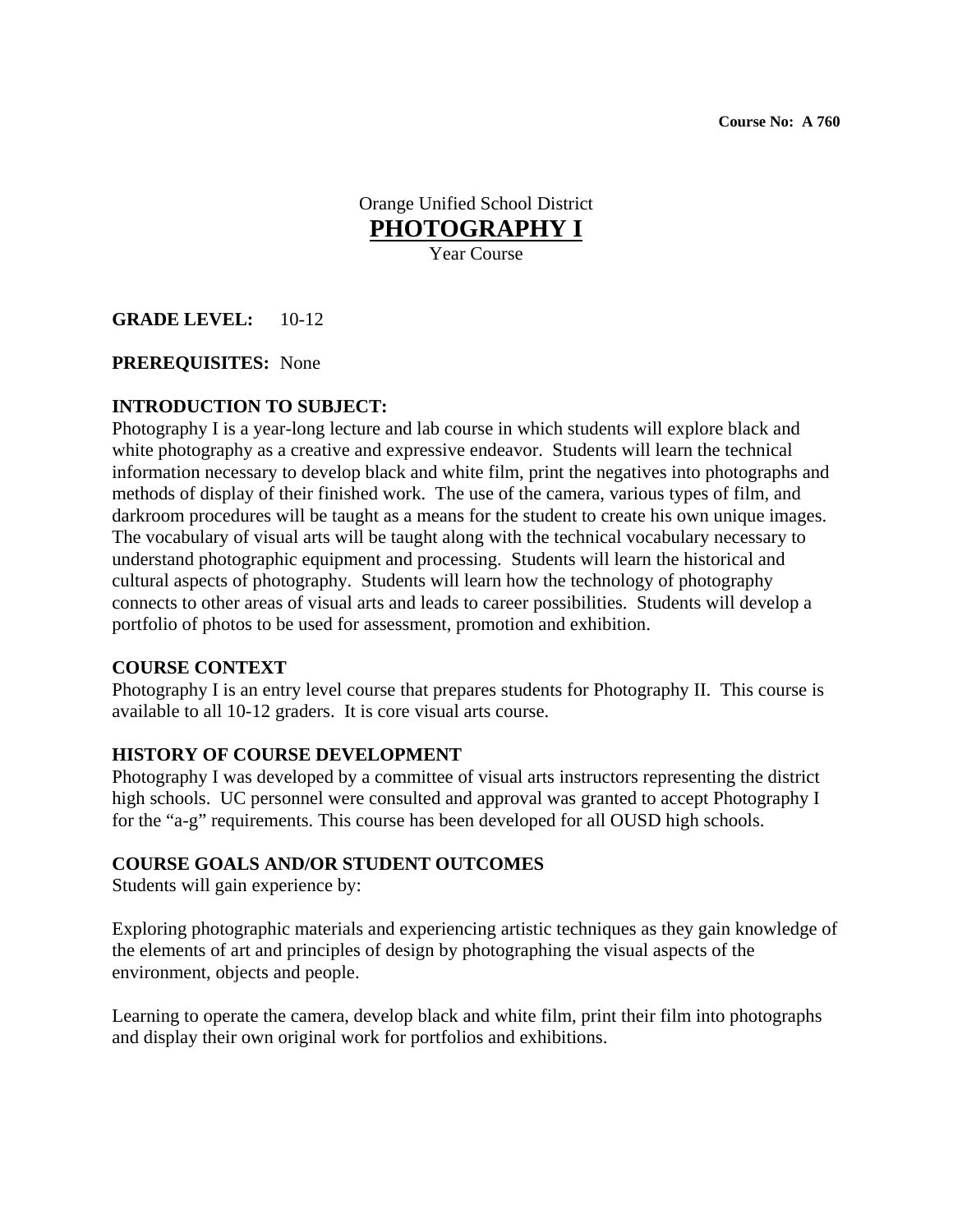Researching and writing about the historical and cultural contributions of the medium of photography and of the contributions artists who used photography as means of their artistic expression.

Analyzing works of photography and making aesthetic judgments about their own photographs, photographs of their peers and the world around them.

Applying what they have learned about photography, analyzing photographs, and making aesthetic judgments of museum exhibitions, the performing arts and other subject areas, safe use of materials, technology in photography and careers in the field of photography and photo journalism.

# **COURSE OBJECTIVES:**

# **BY THE END OF THE COURSE THE STUDENT WILL BE ABLE TO:**

Photography I will meet the following Visual Arts Standards, Grades 10-12 Proficient from the Visual and Performing Arts Content Standards for California Schools, Kindergarten Through Grade Twelve:

## ARTISTIC PERCEPTION

*Processing, Analyzing and Responding to Sensory Information Through the Language and Skills Unique to the Visual Arts* (Standard 1.0, Grades 10-12 Proficient). *Students perceive and respond to works of art, objects in nature, events and the environment. They use the vocabulary of the visual arts to express their observations.* 

- 1.1 Students will identify and use the principles of design as they discuss, analyze and write about their own photographs.
- 1.2 Students will describe the principles of design as used in works of art, focusing on dominance and subordination.
- 1.3 Students will research and analyze the photographs of artists and will write about the distinctive visual characteristics of those photographs in terms of the elements of art and the principles of design.
- 1.4 Students will analyze and describe how the composition of a work of art is affected by the use of a particular principle of design.
- 1.5 Students will analyze the material used by a given artist and describe how its use influences the meaning of the work.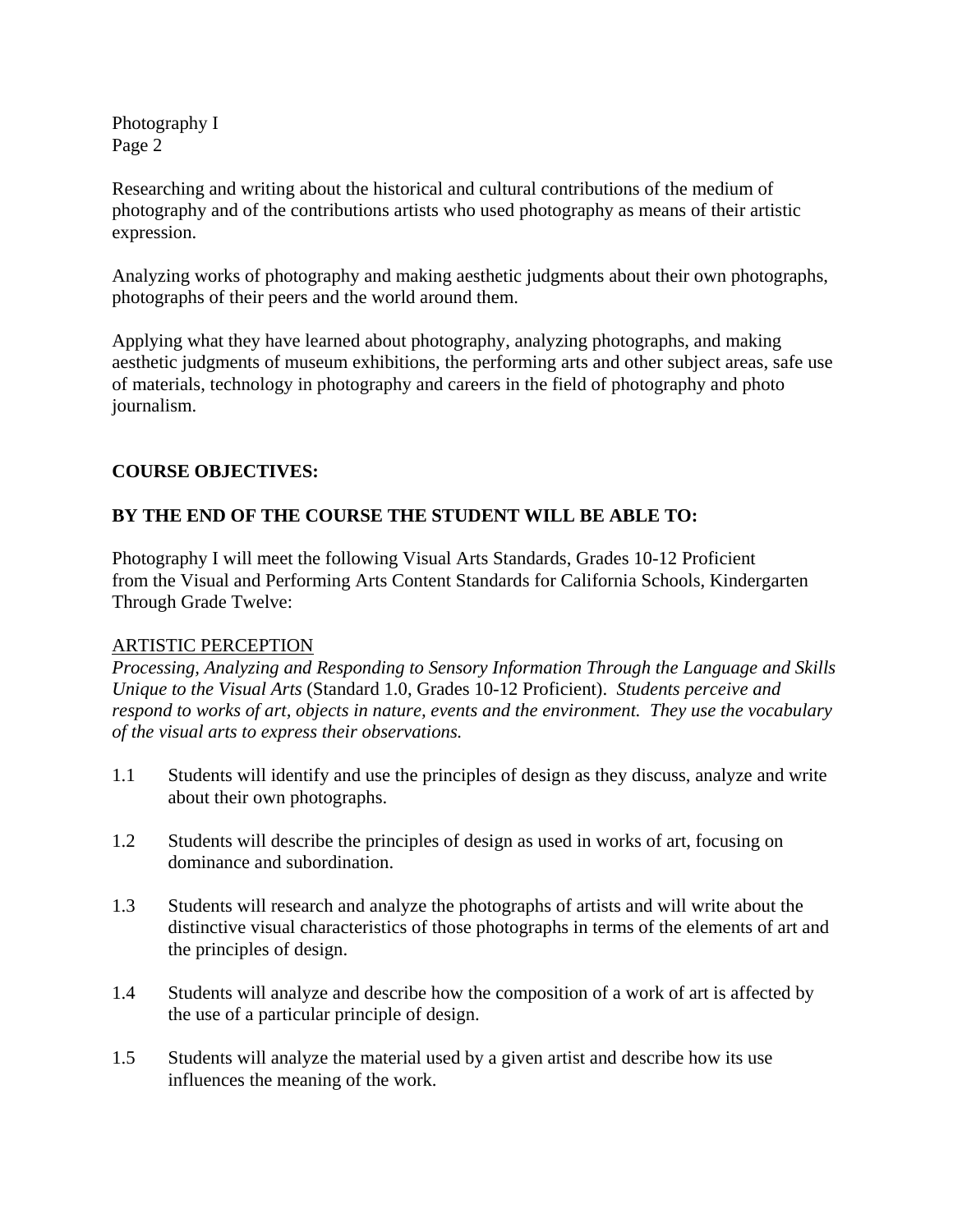1.6 Students will compare and contrast similar styles of works of art done in electronic media with those done with materials traditionally used in the visual arts.

# CREATIVE EXPRESSION

*Creating, Performing, and Participating in the Visual Arts* (Standard 2.0, Grades 10-12 Proficient). *Students apply artistic processes and skills, using a variety of media to communicate meaning and intent in original artwork.* 

- 2.1 Students will solve a visual arts problem that involves the effective use of the elements of art and the principles of design.
- 2.2 Students will prepare a portfolio of original two- and three-dimensional works of art that reflects refined craftsmanship and technical skills.
- 2.3 Students will develop and refine skill in the manipulation of digital imagery (either still or video).
- 2.4 Students will review and refine observational skills.
- 2.5 Students will create an expressive composition, focusing on dominance and subordination.
- 2.6 Students will create a two- or three-dimensional work of art that addresses a social issue.

## HISTORICAL AND CULTURAL CONTEXT

*Understanding the Visual Arts in Relation to History and Culture* (Standard 3.0, Grades 10-12 Proficient). *Students analyze the role and development of the visual arts in past and present cultures throughout the world, noting human diversity as it relates to visual arts and artists*.

- 3.1 Students will identify similarities and differences in the purposes of art created in selected cultures.
- 3.2 Students will identify and describe the role and influence of new technologies on contemporary works of art.
- 3.3 Students will identify and describe trends in the visual arts and discuss how the issues of time, place, and cultural influence are reflected in selected works of art.
- 3.4 Students will discuss the purposes of photography in selected contemporary cultures.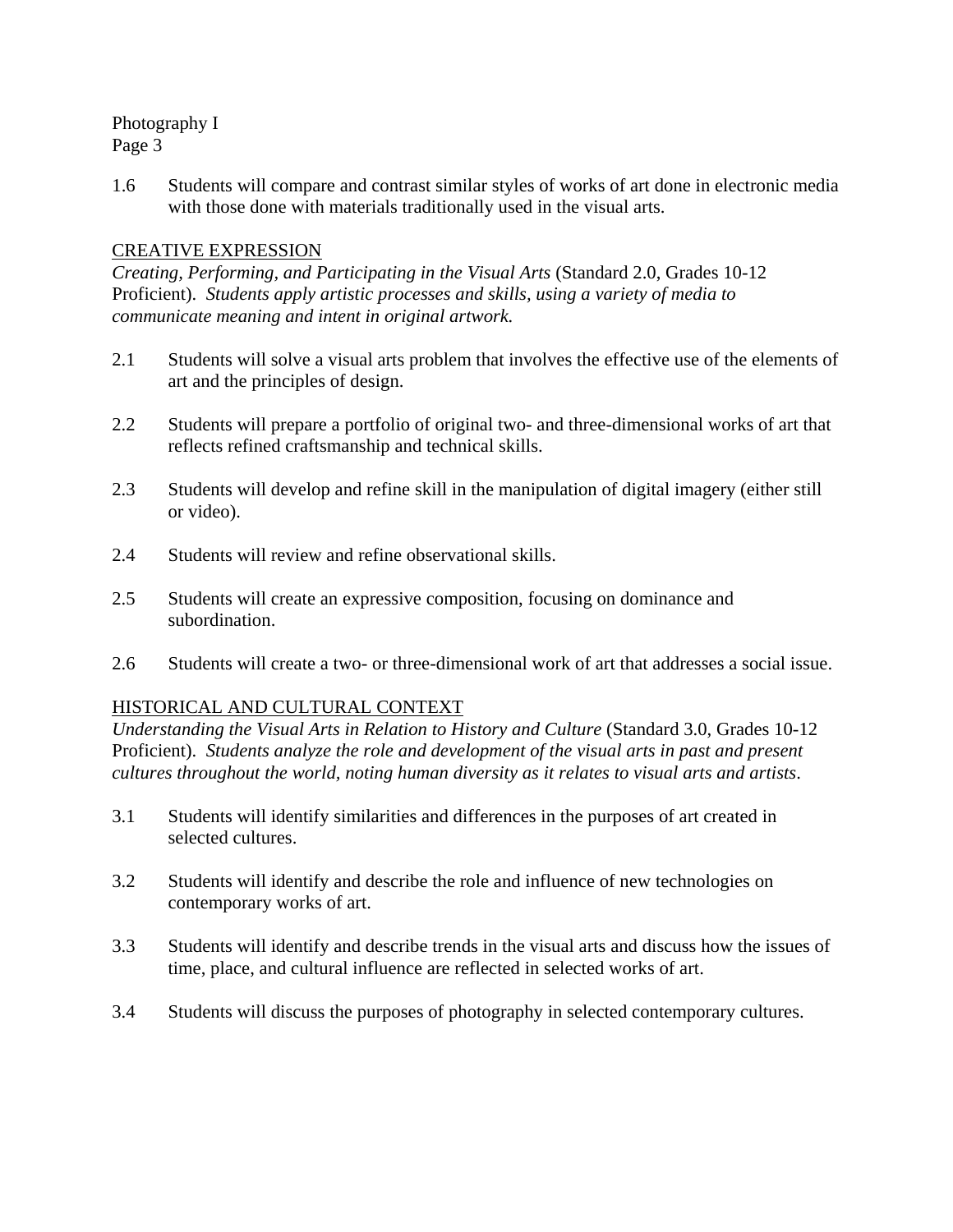## AESTHETIC VALUING

*Responding to, Analyzing and Making Judgments About Works in the Visual Arts* (Standard 4.0, Grades 10-12 Proficient). *Students analyze, assess, and derive meaning from works of art, including their own, according to the elements and principles of design and aesthetic qualities.* 

- 4.1 Students will articulate how personal beliefs, cultural traditions, and current social, economic, and political contexts influence the interpretation of the meaning or message in a work of art.
- 4.2 Students will compare the ways in which the meaning of a specific work of art has been affected over time because of changes in interpretation and context.
- 4.3 Students will formulate and support a position regarding the aesthetic value of a specific work of art and change or defend that position after considering the views of others.
- 4.4 Students will articulate the process and rationale for refining and reworking one of their own works of art.
- 4.5 Students will employ the conventions of art criticism in writing and speaking about works of art.

## CONNECTIONS, RELATIONSHIPS AND APPLICATIONS

*Connecting and Applying What Is Learned in the Visual Arts to Other Art Forms and Subject Areas and to Career* (Standard 5.0, Grades 10-12 Proficient). *Students apply what they have learned in visual arts across subject areas. They develop competencies and creative skills in problem solving, communication and management of time and resources, which contribute to lifelong learning and career skills. They learn about careers in and related to the visual arts*.

- 5.1 Students will design an advertising campaign for a theatre or dance production held at a school, creating images that represent characters and major events in the production.
- 5.2 Students will create a work of art that communicates a cross-cultural or universal theme taken from literature or history.
- 5.3 Students will compare and contrast the ways in which different media (television, newspapers, magazines) cover the same art exhibition.
- 5.4 Students will demonstrate an understanding of the various skills of an artist, art critic, art historian, art collector, art gallery owner, and philosopher of art (aesthetician).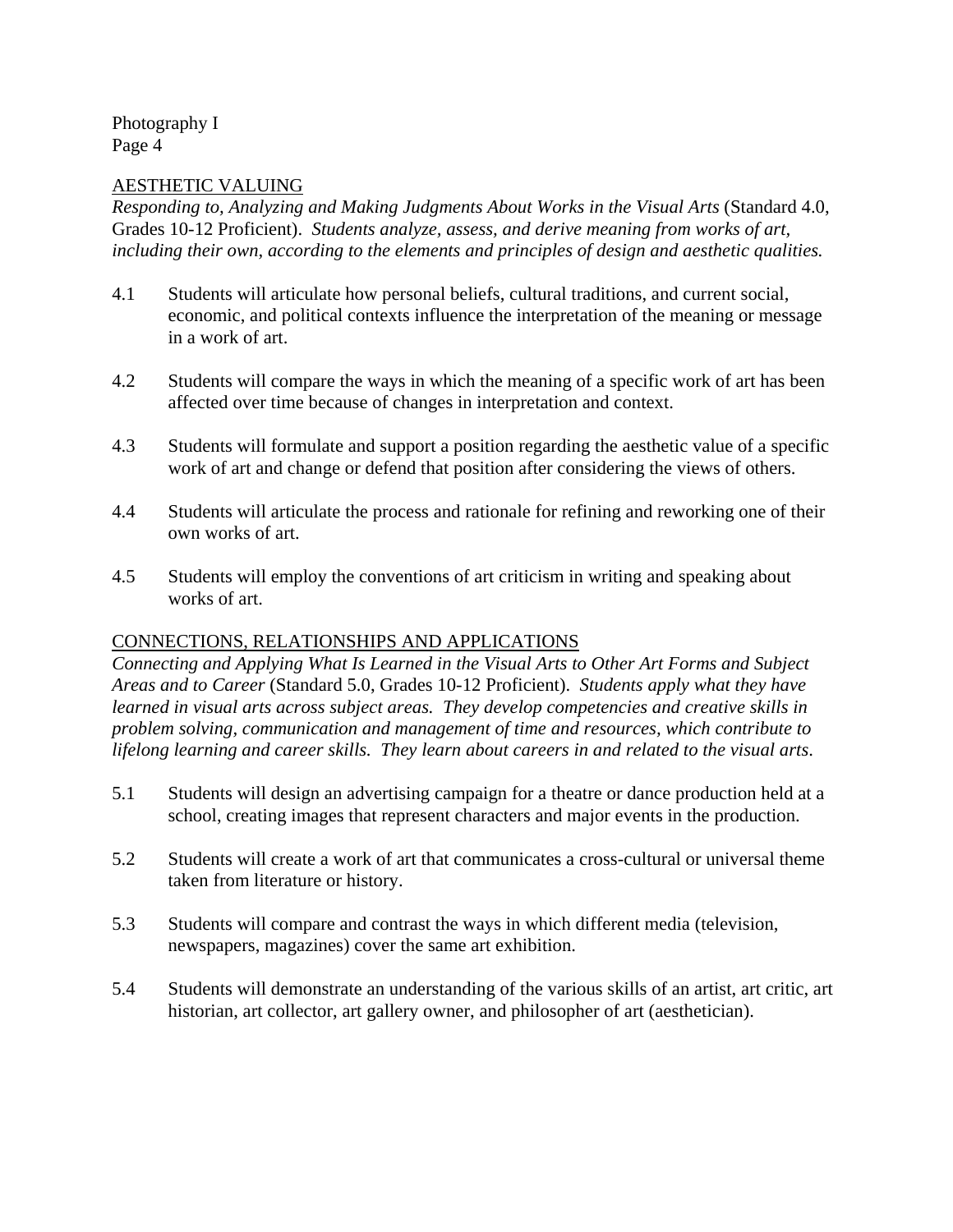# **COURSE OVERVIEW AND APPROXIMATE UNIT TIME ALLOTMENTS:**

|                | <b>FIRST SEMESTER</b>                                                                         | WEEKS   |
|----------------|-----------------------------------------------------------------------------------------------|---------|
| $\mathbf{I}$ . | Explore the Historical and Technical Background of the Camera<br>by Creating a Pinhole Camera | 2       |
|                | Discuss the camera obscura<br>A.                                                              |         |
|                | <b>B.</b><br>Discuss parts of the camera                                                      |         |
|                | $C_{\cdot}$<br>Discuss light sensitive material                                               |         |
|                | Discuss exposure time<br>D.                                                                   |         |
|                | Print positives from paper negatives<br>Ε.                                                    |         |
| II.            | Develop Proper Use of Photographic Equipment to Create Their                                  | 4       |
|                | Own Personal Fine Art Photography                                                             |         |
|                | Use of the camera<br>А.                                                                       |         |
|                | <b>B.</b><br>Use of the enlarger                                                              |         |
|                | $C_{\cdot}$<br>Use of the chemicals                                                           |         |
| III.           | Create a Series of Original Photographs that Demonstrate Students                             | 6       |
|                | Understanding of the Elements of Art                                                          |         |
|                | Explore a variety of visual images to illustrate their<br>А.                                  |         |
|                | understanding of the elements of art                                                          |         |
|                | Create original works that show visually, the elements of art<br><b>B.</b>                    |         |
| IV.            | Create a Series of Original Photographs that Demonstrate Student                              | 6       |
|                | Understanding of the Principles of Design                                                     |         |
|                | Explore a variety of visual images to illustrate their<br>А.                                  |         |
|                | understanding of the principles of design                                                     |         |
| V.             | Research a Photographer and Identify Their Unique Style                                       | Ongoing |
|                | Write about the unique style of the photographer and explain<br>A.                            |         |
|                | how they have made historical and cultural contributions                                      |         |
|                | through their photographs                                                                     |         |
| VI.            | Visit Local Galleries, Museums and Colleges to Observe Exhibitions                            | Ongoing |
|                | Write about the artists and artworks observed during<br>А.                                    |         |
|                | those visits                                                                                  |         |
| VII.           | Observe Visiting Contemporary Photographers in Their Studios                                  | Ongoing |
|                | Learn by observing, interviewing and reporting upon<br>А.                                     |         |
|                | visiting photographers and their work                                                         |         |
|                | Learn through observation and interview, and report<br>B.                                     |         |
|                | on visits to photographic studios                                                             |         |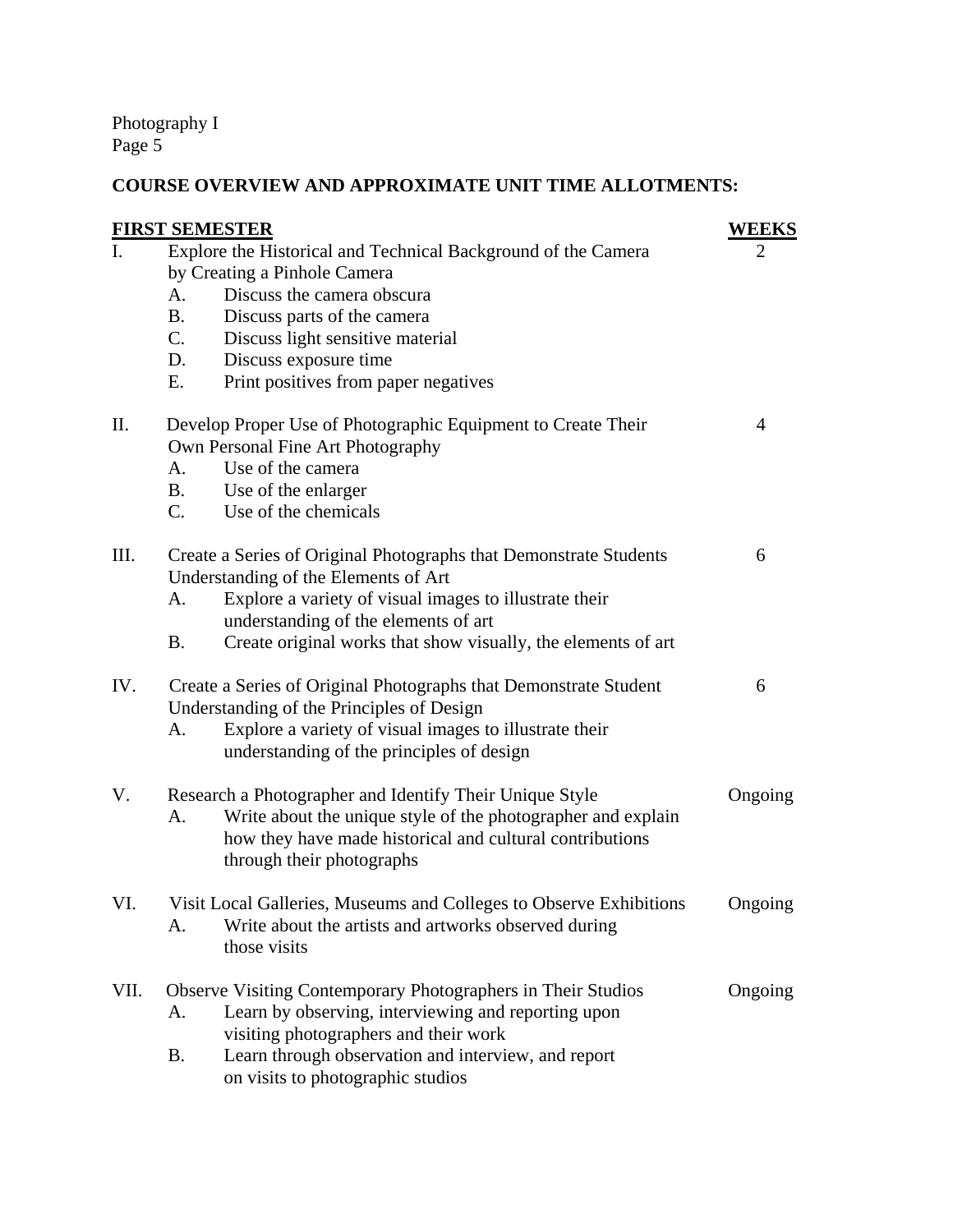| VIII.          | Identify Contemporary Photographer and Explore the Implications<br>of Their Artworks                                                                                                                                                                                                          | <b>WEEKS</b><br>Ongoing |
|----------------|-----------------------------------------------------------------------------------------------------------------------------------------------------------------------------------------------------------------------------------------------------------------------------------------------|-------------------------|
|                | Read current photo publications that focus on contemporary<br>А.<br>themes                                                                                                                                                                                                                    |                         |
| IX.            | Learn to Analyze and Assess Their Own Photographs Using the<br>Vocabulary of the Visual Arts<br>Develop rubrics for assessing their own photographs<br>А.<br><b>B.</b><br>Write about the intent of their own photographs                                                                     | Ongoing                 |
| Χ.             | Begin to Develop a Portfolio of Their Own Photographs for Assessment, Ongoing<br>Promotion and Exhibition                                                                                                                                                                                     |                         |
|                | <b>SECOND SEMESTER</b>                                                                                                                                                                                                                                                                        |                         |
| $\mathbf{I}$ . | Create a Series of Photographs Around Themes Selected by the<br>Instructor<br>Continue to develop camera skills<br>A.<br>Continue to develop printing skills<br><b>B.</b><br>Continue to develop presentation skills<br>$C_{\cdot}$                                                           | 10                      |
| Π.             | Continue to Use the Elements of Art Within Their Photographs                                                                                                                                                                                                                                  | Ongoing                 |
| III.           | Continue to Use the Principles of Design in Their Photographs                                                                                                                                                                                                                                 | Ongoing                 |
| IV.            | Create a Series of Photographs that Imagery, Techniques and<br>Style Emulates Those of a Photographer Studied During First Semester                                                                                                                                                           | $\overline{4}$          |
| V.             | Create a Photo Journalistic Essay Which Reflects a Personal<br>Aspect of the Student's Life<br>Photographs will be taken around the subject<br>A.<br>Essays will be compiled with cover, captions, etc.<br><b>B.</b><br>in a creative way<br>Digital or traditional methods may be used<br>C. | $\overline{4}$          |
| VI.            | Visit Local Galleries, Museums and Colleges to Observe<br>Exhibitions<br>Attend a gallery opening and interview an artist about<br>А.<br>their works of art                                                                                                                                   | Ongoing                 |
| VII.           | Write About the Various Functions of a Photographer as Observed<br>at Galleries, Museums and Colleges and Through Research on<br>the Internet                                                                                                                                                 | Ongoing                 |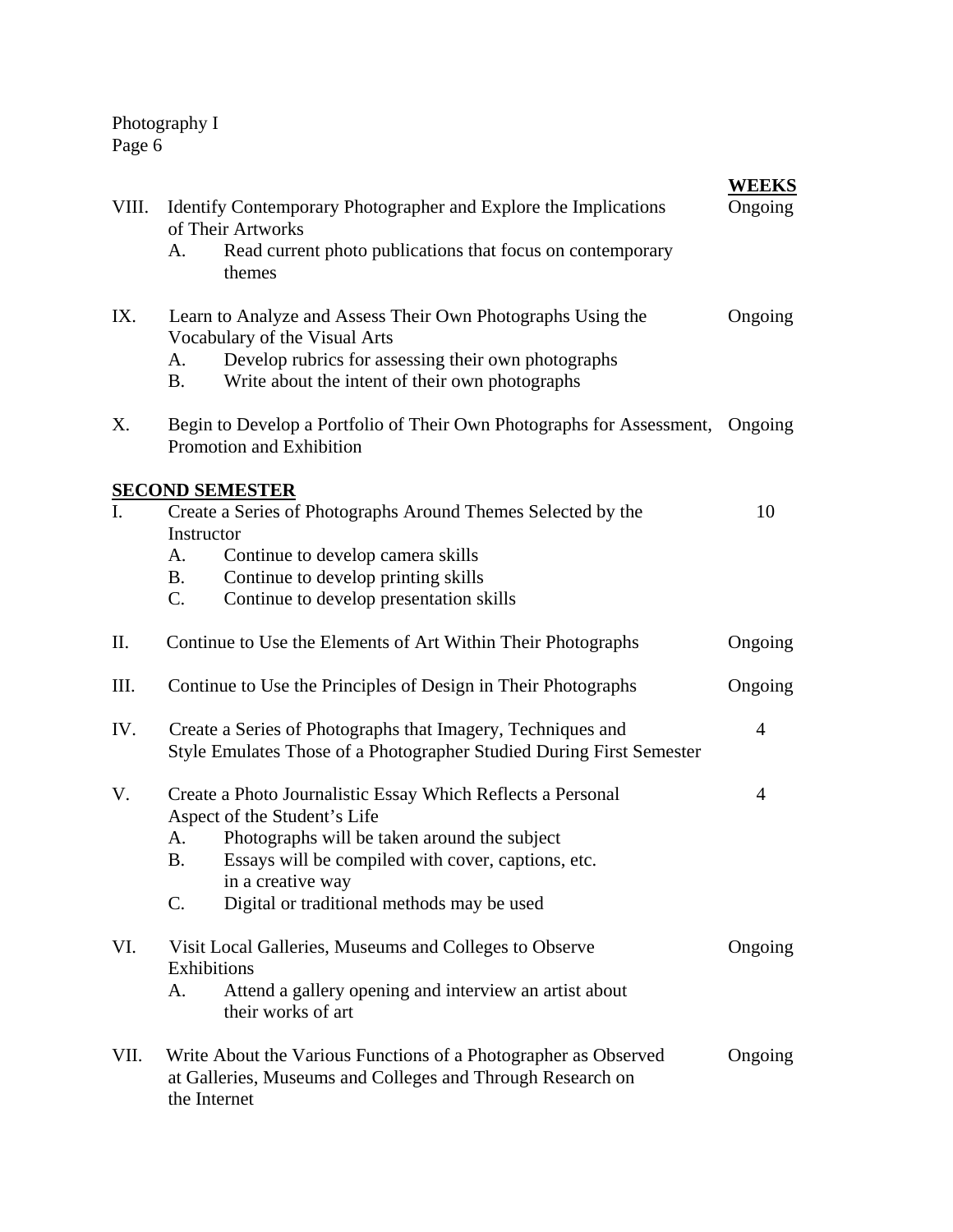- VIII. Continue to Develop a Portfolio of Their Own Photographs Ongoing for Assessment, Promotion and Exhibition
	- A. Analyze and assess their own photographs according to a rubric
	- B. Write about the intent of their own photographs

# **TEXTS AND SUPPLEMENTAL MATERIALS**

Textbooks are adopted on a seven-year cycle that is scheduled for all subjects, including the visual arts. All textbooks are reviewed by all of the Photography I teachers at all the high schools and they serve as a committee to make the final selection. Each Photography I instructor may purchase supplemental textbooks and materials through the high school media center.

 Supplemental materials such as overheads, videos, posters, prints and teacher textbooks and materials may also be purchased by individual schools and instructors.

**WEEKS**

 Subscriptions to photographic magazines and other periodicals appropriate to Photography I curriculum are encouraged.

 Students are encouraged to use the Internet for research and reading on assigned and enrichment projects and research.

 The Media Centers have a rich resource of books that address the elements of art and principles of design, photo journalistic books, cultural arts, and art history and the philosophy of art, as well as of photography.

# **INSTRUCTIONAL METHODS AND STRATEGIES**

 Instructional methods include lecture, demonstration, discussion, reading and writing, group work, student presentations, interviewing, observation, field study trips, guest presentations, videos, films, the Internet and other technology such as digital cameras and PowerPoint presentations. Student outcome include project-based learning, written responses, written reports, notebooks, exhibition and a portfolio of photographs.

## **ASSESSMENT METHODS AND/OR TOOLS**

 Assessment methods include ongoing student evaluation of their own photographs based on rubrics. Students learn to assess, analyze and evaluate their own photographs and photographs of their peers and major photographers using the vocabulary of the visual arts. Homework includes the continuing development of personal notebook, reading (textbook/research assignments) and writing, student reports and presentations. Final assessments are studentcentered portfolio evaluation of written, oral and production works.